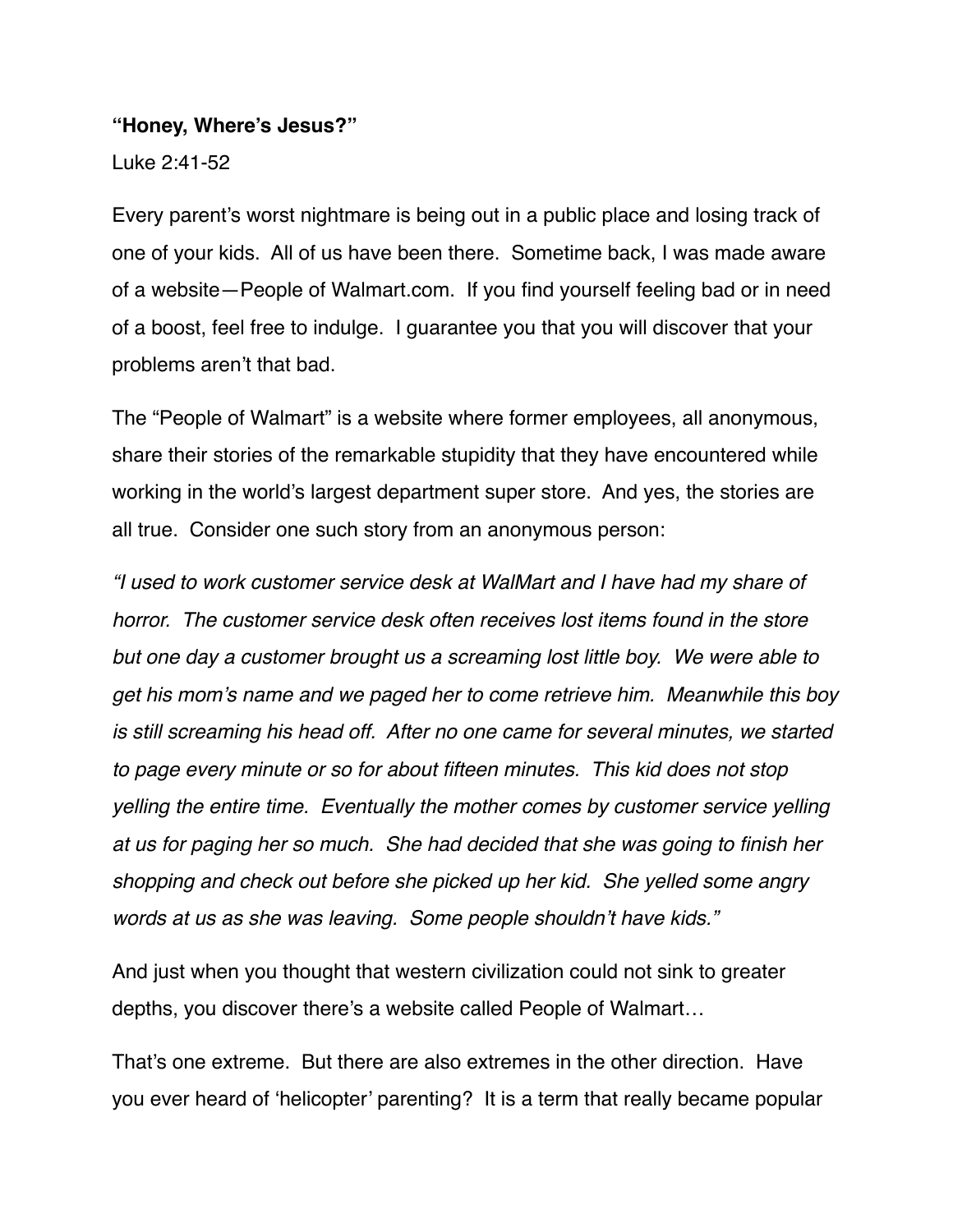within the last few years. According to the urban dictionary, a 'helicopter parent' is a parent who takes an overprotective or excessive interest in the life of their child or children.

Helicopter parenting refers to "a style of parents who are over focused on their children," says Carolyn Daitch, Ph.D., director of the Center for the Treatment of Anxiety Disorders near Detroit. She's also the author of a book entitled, *Anxiety Disorders: The Go-To Guide*. She says that these parents "typically take too much responsibility for their children's experiences and, specifically, their successes or failures," Dr. Daitch says.

Ann Dunnewold, Ph.D., a licensed psychologist and author of the book, *Even June Cleaver Would Forget the Juice Box*, calls it "over-parenting." She says, "It means being involved in a child's life in a way that is over-controlling, overprotecting, and over-perfecting, in a way that is in excess of responsible parenting."

If you've got an 'awol' parent on one opposite end, and a 'helicopter' parent on the other, surely there must be some place in the middle. The Bible gives practical wisdom for moms and dads, teaching them how to be responsible without making an idol out of their kids.

All of us who have had kids have also had our share of parenting fails. And those of you who don't have kids but soon hope to, let me tell you that you will also fail. You might as well go ahead and breathe a sigh of relief right now. That failure doesn't necessarily make you a bad parent, but it simply reveals that you are human and imperfect. There is no such thing as the perfect mom or the perfect dad. If you've made an idol out of your kids, lighten up. Quit trying to live your life vicariously through them. Let them grow and mature and become their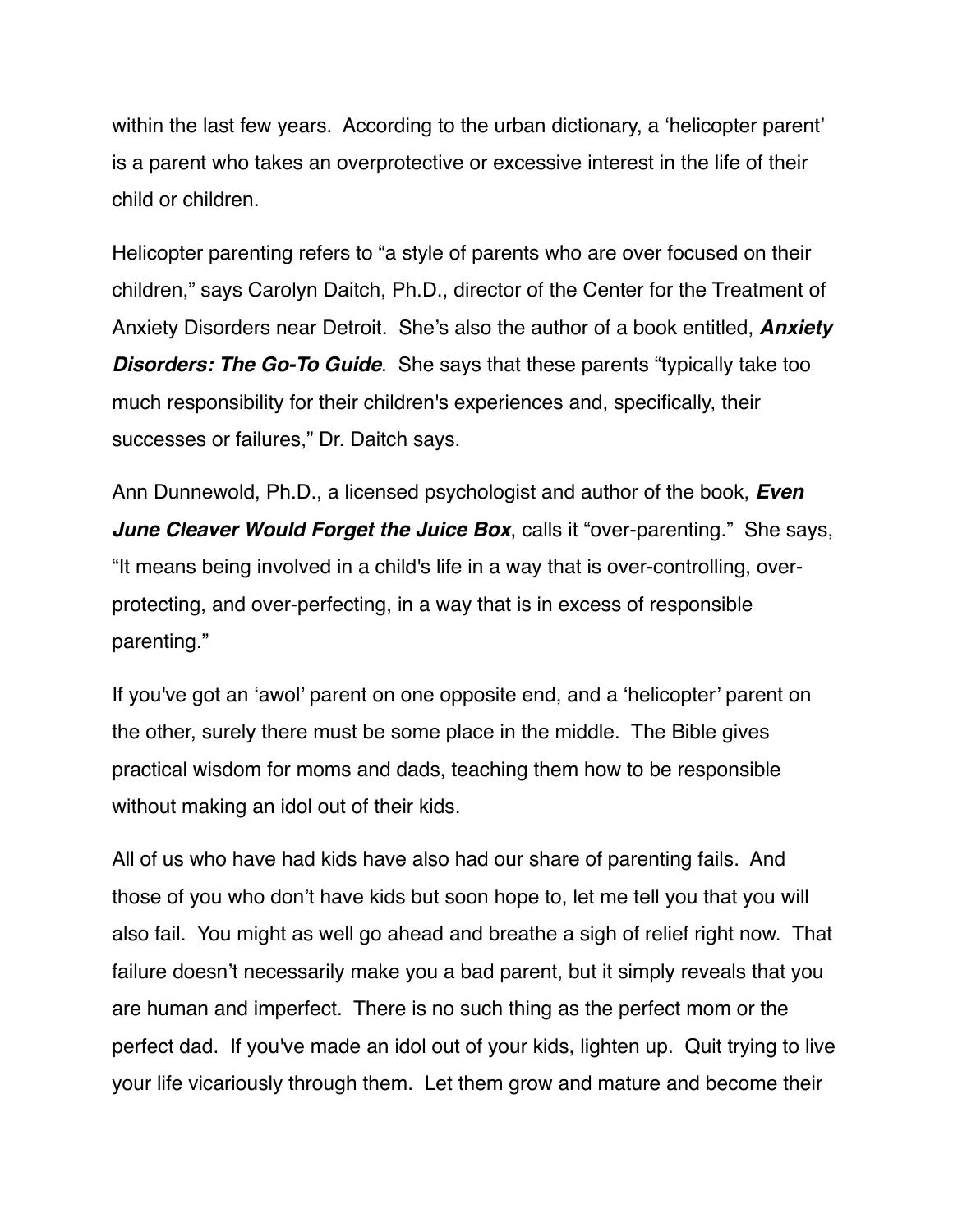own person. Let them make their own mistakes, but be sure to be there for them in love and grace and truth when they experience failure.

Let them play outside in the rain every once in a while, just make sure that it is not lightning…

Enough of that. This passage that we come to here in the second chapter of Luke may in fact record the most epic of parenting fails. Joseph and Mary are the parents, and Jesus is the child. How would you like this story included in your parenting biography?

They. Lost. Jesus.

Luke records the account for us here in vivid detail. It is the only story in Scripture from the childhood of Jesus, and it includes the very first recorded words of His that we have. When He was 12 years old, Joseph and Mary and their family made the yearly pilgrimage to Jerusalem to observe the Passover just like they did every year. They were there more than a week. After the festivities, they set out for the long journey home only to discover that a day into their trip, they didn't have the Lord with them. Can you imagine how that conversation went?

Mary: "Honey, where's Jesus?"

Joseph: "I don't know. I thought He was with you."

Mary: "Uh oh. I think we left Him…"

Joseph: "What?

Mary: "I think we left Him."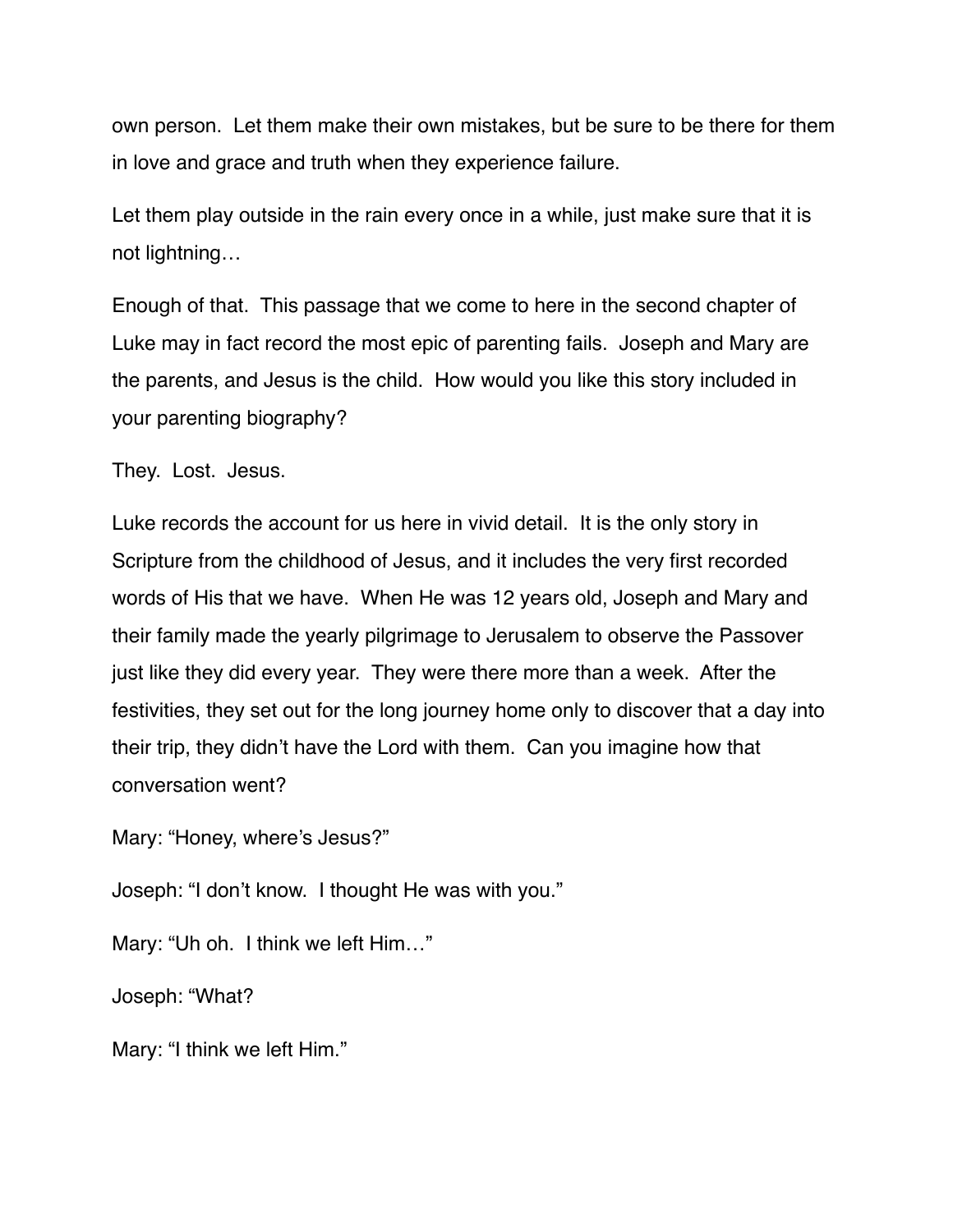Joseph, (Hand on forehead): "You mean to tell me that we forgot Him in Jerusalem…by Himself…all alone?"

Mary: "Yes."

Joseph: "How are we ever going to explain this one?

Fortunately, the main emphasis in this passage isn't on them losing track of where Jesus is. The main emphasis in the text is that Jesus is well aware of His identity as the Son of God, even at age 12. That's what I want us to consider for just a few minutes in our time together this morning. Open your Bible to Luke 2 and read with me beginning in verse 41.

Remember that Luke's purpose in writing his gospel account is to provide us with certainty as to who Jesus really is. He is the Savior for sinners, the perfect Son of Man who came to seek and to save the lost. The 52 verses of chapter 2 summarize His growth from infancy to young adulthood, showing Him to be perfect in every way.

### **1. His extraordinary GROWTH (2:40, 52)**

*"And the child grew and became strong, filled with wisdom. And the favor of God was upon him…And Jesus increased in wisdom and in stature and in favor with God and man."*

As we've already seen, the circumstances surrounding the birth of Jesus were extraordinary. He was supernaturally conceived in the virgin womb of Mary. His birth was announced by angels. And even in His infancy, He fulfilled the Law of Moses in detail. Well, Luke also tells us here that Jesus went through the normal growth process just like any other normal human child. Infants become toddlers, toddlers become children, children become adolescents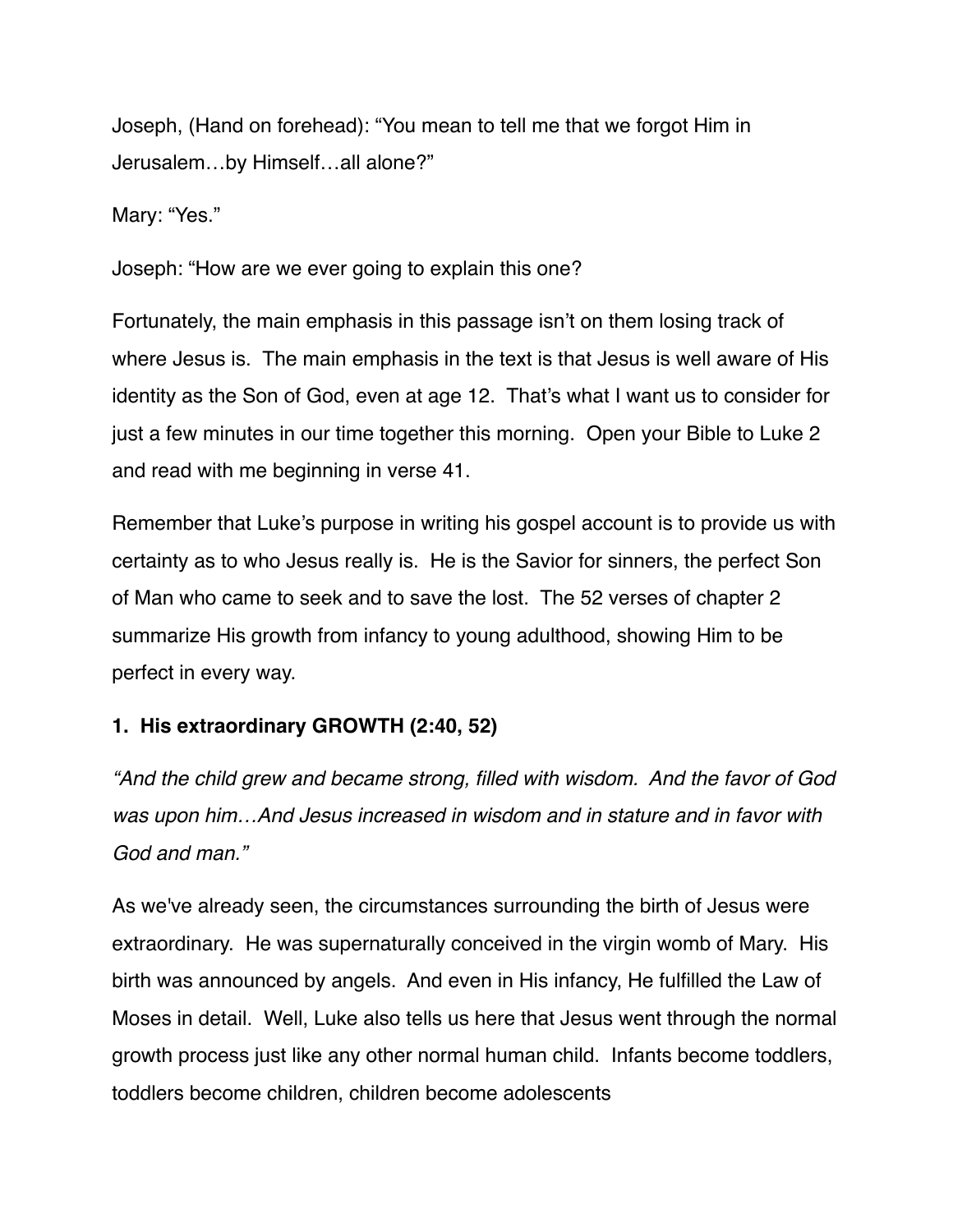Don't read verses 40 and verse 52 too quickly, because if you do, you might miss out on some rich truth about Christ that the Holy Spirit intends to convey.

There are three words used in this chapter to describe Jesus, and each one presents Him in a particular state of physical, intellectual, and spiritual growth.

# **2:16—"And they went with haste and found Mary and Joseph, and the baby lying in a manger."**

### **"The Baby"***—word is 'brephos' and means infant*

It is a word that describes a helpless little infant that is completely dependent upon the care of someone else. Think about it—Jesus had to be nursed, changed, rocked to sleep, just like any other human baby.

# **2:40—"And the child grew and became strong, filled with wisdom. And the favor of God was upon him."**

### **"The Child"***—word is 'paidion' and refers to a toddler or a small child*

It is a word that refers to a child in the early stages of growth and development. It is amazing at how quickly babies grow from infancy to toddling around. Most healthy, full-term newborn babies double their birth weight by the time they are four months old, and they triple it by their first birthday.

The most rapid rate of growth occurs in the first two years of a child's life. They learn to walk, they cut their teeth, they learn language, they develop muscle strength. Jesus experienced all of that.

### **2:43—"And when the feast was ended, as they were returning, the boy Jesus stayed behind in Jerusalem."**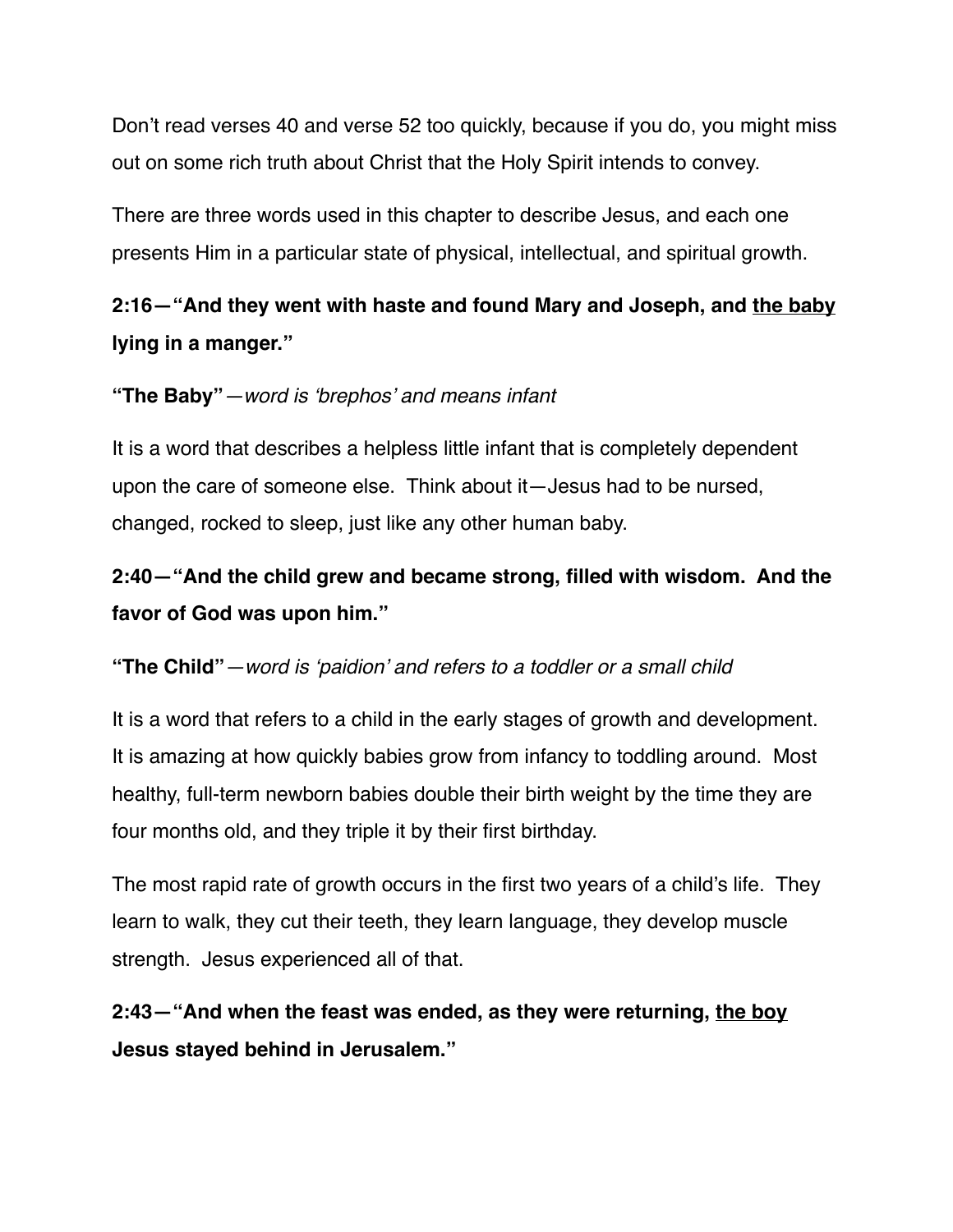# **"The Boy"***—word is 'pais' and refers to adolescence; a young boy who has not yet become a man*

Luke's vocabulary in this chapter reveals a progression in maturity. He is showing us how Jesus grew like any other normal human child. If you look at what is said in verse 40 and compare with what is said in verse 52, both emphasize the growth that Jesus experienced. They both describe His growth using the imperfect verb tense, emphasizing an ongoing progression.

Luke is creating a before/after picture with a progression that is implied. By the time we get to verse 52, Jesus will have emerged from this experience much different from how He entered it.

### **"Grew"***—emphasizes His physical growth; got bigger*

The words used for 'became strong' and 'filled with wisdom' are passive verbs, which means that He didn't have much to do with what was going on. It is natural development.

As much as we may want to, we can't put a lid on our kids to keep them from growing. They just grow! Biology will always do its work, just the way that God has said it will.

And so the growth that is described in verse 40 is inevitable growth. This is very different by the time you get to verse 52. Luke uses different verbs to describe Jesus' growth at this point.

#### **"Increased"***—word means to advance; make headway*

The idea is that Jesus Himself is fully participating in the maturity process. It is not simply inevitable growth that is being described here, but is intentional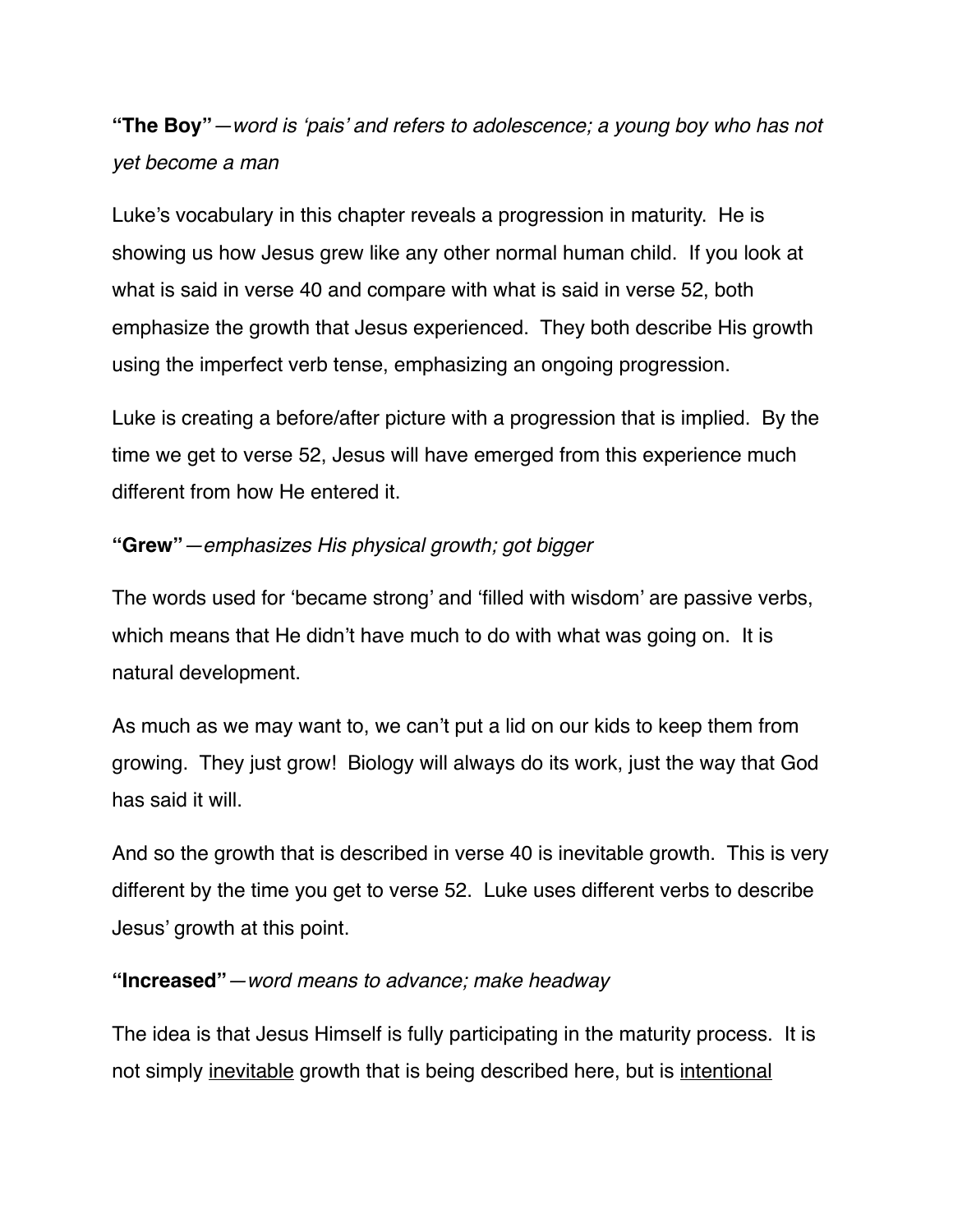growth. It is the idea that He intentionally grows in wisdom. He intentionally becomes a responsible young adult.

Let me tell you something—just because you grow older doesn't necessarily mean you will grow wiser. Just because you have another birthday doesn't mean that you will automatically increase in wisdom. There are plenty of physically mature adults who have grown older, but they've not grown up in the truest sense of what that means.

The incarnation is perhaps the most profound mystery in the universe. The Son of God becoming the Son of Man. He was perfect in every way, without sin in every area. In His humanity, He voluntarily laid aside the exercise of His divine attitudes.

**Charles Swindoll***—"When the Son came to earth to become a flesh-and-bone human, He voluntarily laid aside the use of His divine power. He exchanged omnipresence for finitude; He existed fully in one place within a finite human body. He exchanged omnipotence for frailty; He suffered the pain, weakness, hunger, and fatigue that is common to all people. He exchanged omniscience for incomprehension; He grew in wisdom."*

Now if that doesn't blow your mind, then I don't know what will. Full comprehension of the mystery of the incarnation is beyond our little minds. It isn't a truth that we receive by rationalizing it and seeking to explain it; it is something that is received by faith.

God had to become like us in order to save us!

### **2. His exceptional WISDOM (2:41-47)**

*"And all who heard him were amazed at his understanding and answers."*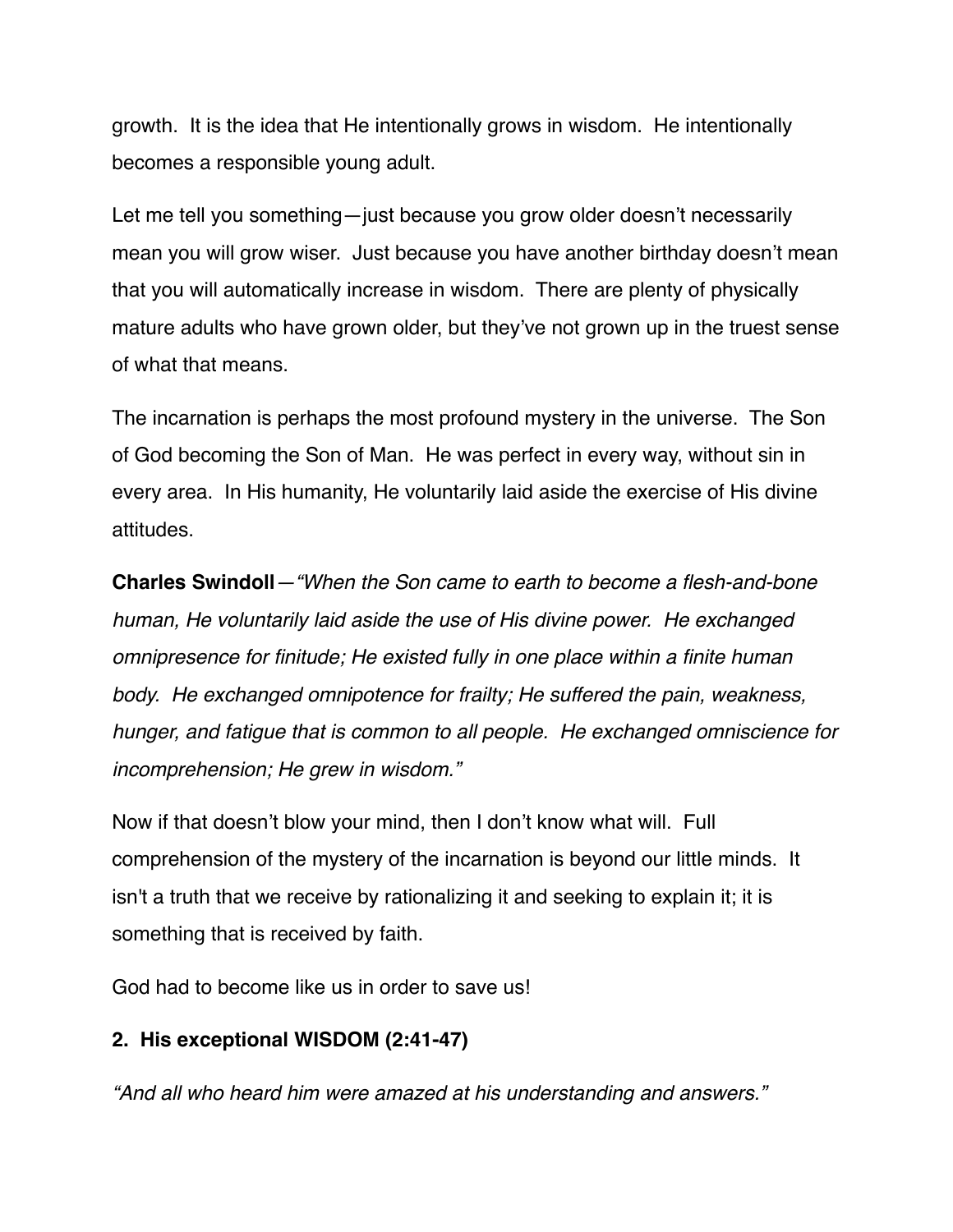Let's take a minute and look at this episode in Jesus' life when he was 12 years old. Verse 41 says that His parents went to Jerusalem every year to observe the Feast of the Passover. According to Mosaic Law, this was something that was required of every Jewish male age 13 and older. In fact, they were required by law to present themselves for three annual feasts:

- **•** The Passover Feast
- **•** Pentecost
- **•** The Feast of Tabernacles

Only the men were legally required to go, but Luke says that Joseph and Mary took their family every year. It was their 'custom' according to verse 42. It speaks of their devotion and love for the things of God.

Does love for spiritual things characterize your family and home? Parents can prioritize a number of things that their children learn to embrace. It happens all the time. What you prioritize as mom and dad is viewed as being important by your children.

Jesus didn't have a sin nature like us. He didn't have to be taught how to love God. Love for His Father came natural to Him. It was something that was true in His life from day one. Yet the will of God saw to it that He be raised in an environment where the things of God were made priority.

The trek from Nazareth to Jerusalem was a difficult one and it stretched some 80 miles or so. It would have been made in three or four days. Families would travel together in caravans for practical reasons. Now, we know that this is the way that Joseph's family traveled based on what we are told in verse in 44.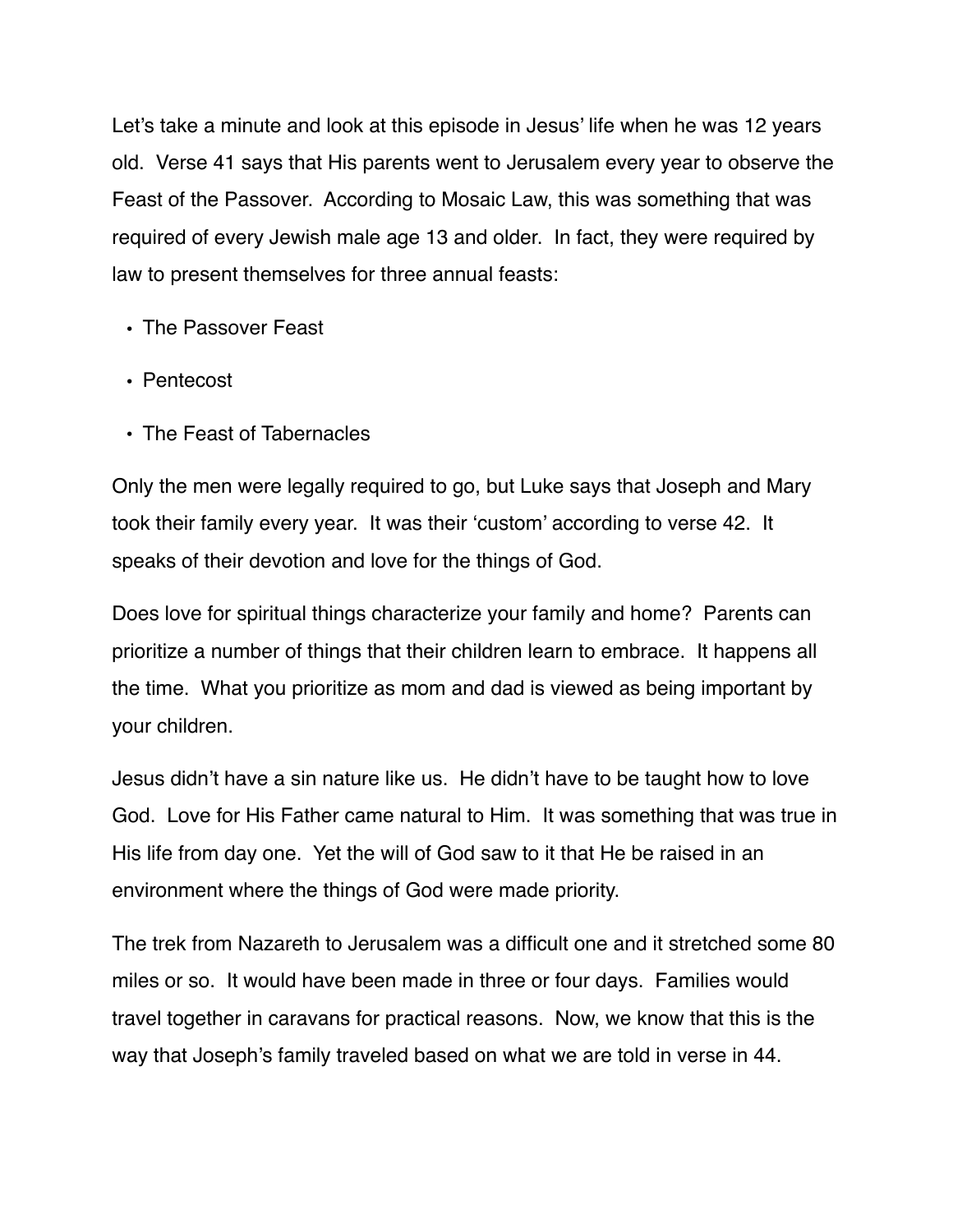The family stayed in Jerusalem for the entire feast, which would have lasted around eight days.

As Passover began, intense activity would have filled the city of Jerusalem that would have been crowded with thousands of worshipers. Because of the volume of people, all 24 divisions of priests were required to be on hand so that sacrifices could be constantly made.

**Kent Hughes***—"A full contingent of priests attended the temple. Their first task of the day was to take the leaven that had been gathered by candlelight from each home and ceremonially burn it. Next they prepared for the ritual slaughtering of the Passover lambs. By midday all work stopped, and a holy air of anticipation rested over Jerusalem. At about 3:00pm the sacrifice began."* 

It would not be unreasonable to assume that Joseph would have taken 12 year old Jesus into the temple with him so he could observe the sacrifice. If so, then let me tell you what was involved. Once the gates were closed, a shofar would have been sounded and Joseph, in concert with hundreds of other men representing their families, would have slit the throat his family's lamb. The priests on hand would catch the blood in a basin and douse it against the altar there in the outer courtyard. The Levites would have been singing the 'Hallel' Psalms (113-118) while all of this was happening.

Once the lamb had been slaughtered and its blood drained from its little body, Joseph would have then taken back to where the family was residing. At sundown, the lamb was roasted whole and eaten by the family with unleavened bread and bitter herbs. It was a solemn reminder of the price of Israel's redemption from Egypt.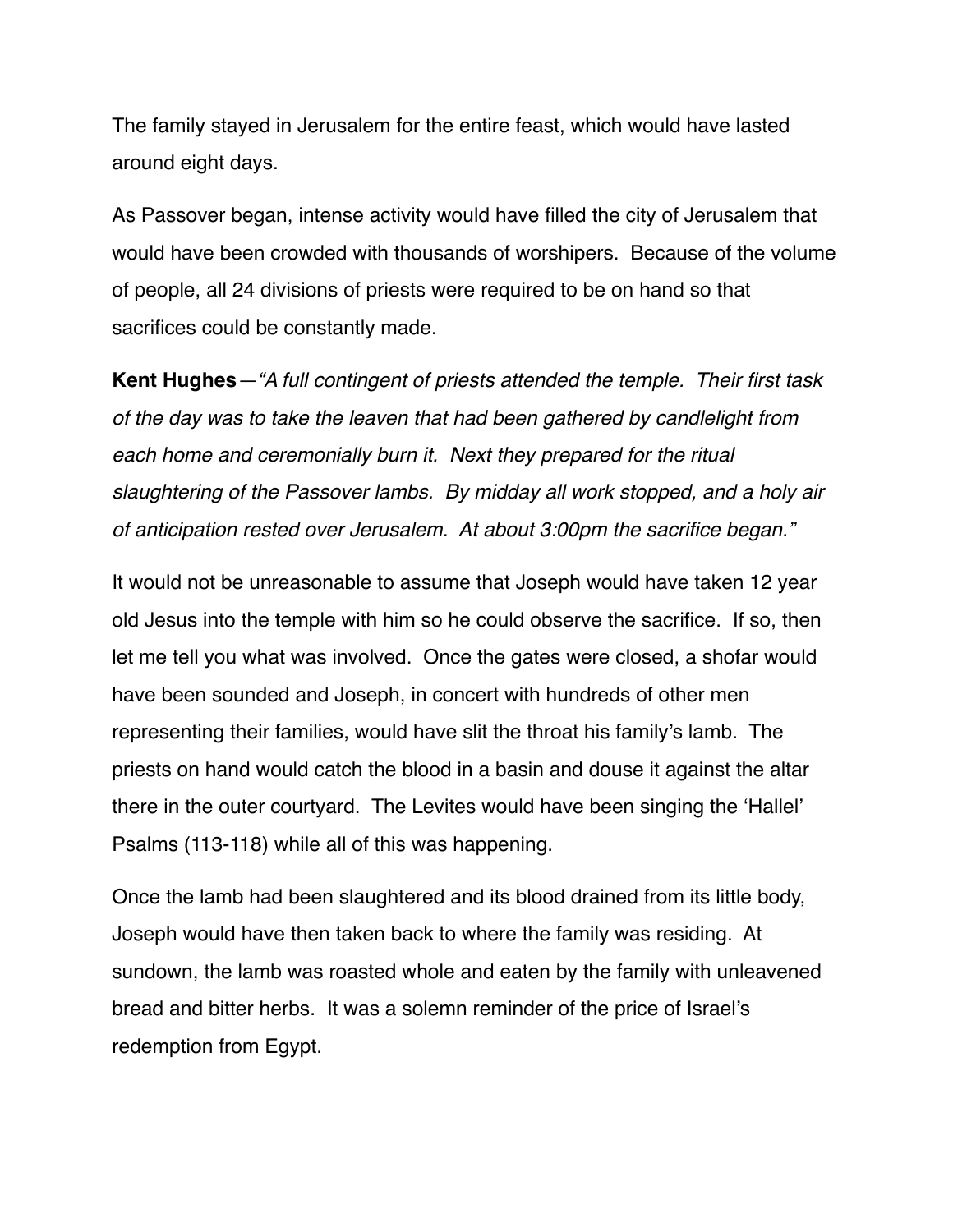The feast of unleavened bread lasts eight days, after which the family sets out for the long journey home. Joseph and Mary's dilemma is this—Jesus ain't with them…Verse 43 says that He stayed behind in Jerusalem, but his parents were unaware of it. They assume He is with some of the relatives in the back of the caravan.

After a day's journey, they began searching for Him among their relatives and acquaintances.

"Cousin Benjamin, have y'all seen Jesus lately?" No, we sure haven't. "Uncle Judah, is Jesus with your group?" No, He's not with us. "Aunt Rachel, has Jesus been through here?" No, haven't seen Him.

When they don't find Him anywhere in the group, they return to Jerusalem. Finally, after three days they discover Him in the temple, sitting among Israel's teachers, listening to them and asking questions. Notice what v. 47 says:

*"And all who heard him were amazed at his understanding and his answers."*

### **"Amazed"***—means to lose one's wits*

The idea is that they were beside themselves at the depth of His understanding and answers. The Greek translation of the Old Testament uses this same word to describe a person's response to an act of God. In fact, Luke will use this same term in his writings to describe people's reaction to supernatural activity such as resurrection and the work of the Holy Spirit.

### **3. His exclusive OBEDIENCE (2:48-52)**

*"And when his parents saw him, they were astonished. And his mother said to him, 'Son, why have you treated us so? Behold, your father and I have been searching for you in great distress?'"*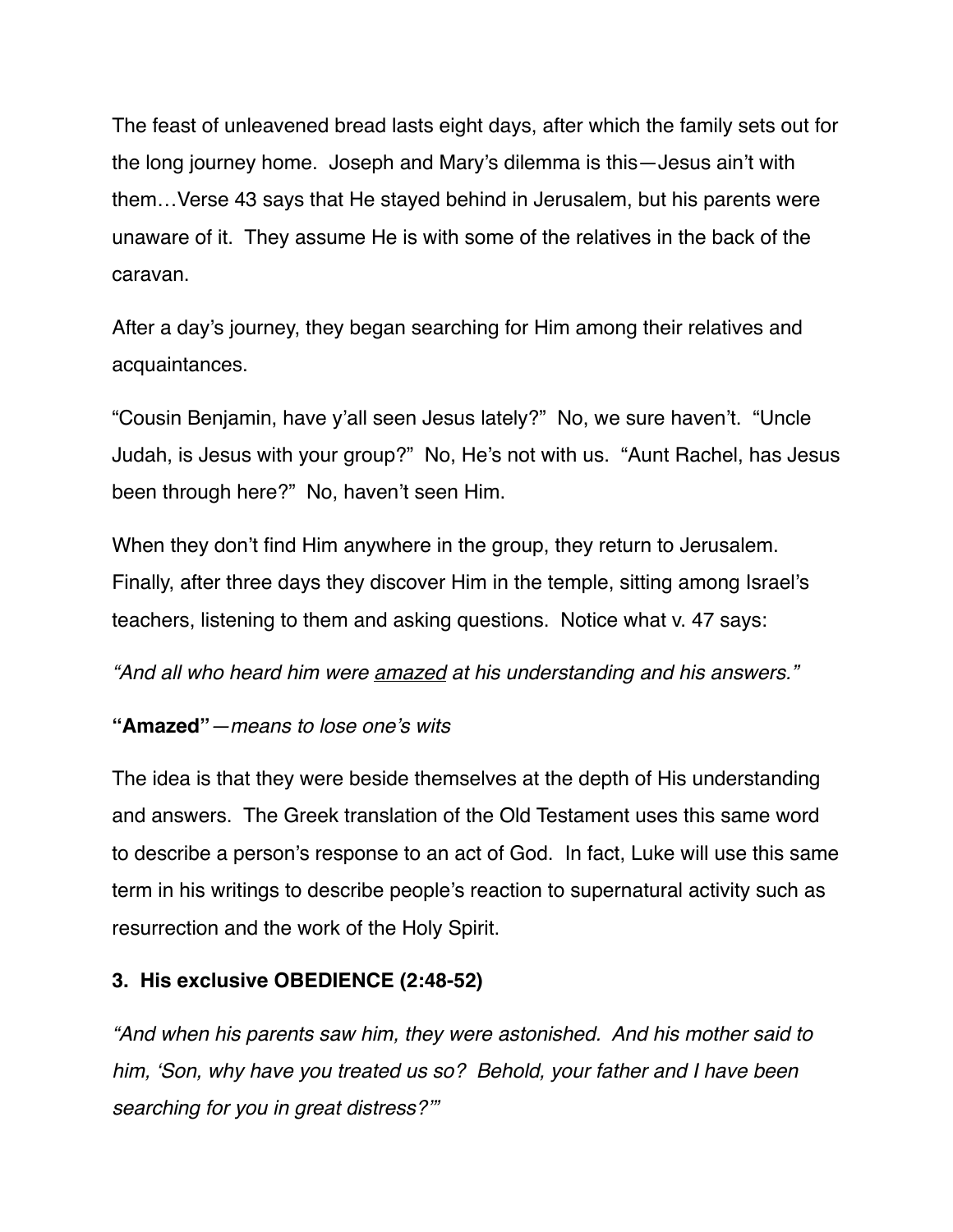Did you ever have your mom or dad say something along these same lines to you? When they find Jesus in the temple, they are no doubt relieved, but they speak to Him the same way that any parent would speak to their child after having searched for three long days.

#### **"Astonished"***—hit with a blow; struck with amazement*

The idea is that their breath is taken in a sigh of relief.

Like any worried mother, listen to what Mary says, "Son, why have you treated us like this? We've been searching all over the place for you!"

### **"Son"***—a word typically used by a superior to address a subordinate; teacher/ student, master/slave, parent/child*

She responds the way any of us would. However, Mary forgets just 'who' exactly she is addressing. She oversteps herself in two ways. On one hand, she implies insensitivity on Jesus' part, reprimanding Him for intentionally causing her pain. On the other, she refers to Joseph as His father.

Notice how Jesus responds:

*And he said to them, 'Why were you looking for me? Did you not know that I must be in my Father's house?' And they did not understand the saying that he spoke to them. And he went down with them and came to Nazareth and was submissive to them. And his mother treasured up all these things in her heart. And Jesus increased in wisdom and in stature and in favor with God and man."*

This marks the first time in redemptive history where any person ever refers to God as personal Father. In no way is this a sign of disrespect. In genuine humility and perfect respect, Jesus subtly reminds Mary of His identity and His purpose. That was something that she of all people should have remembered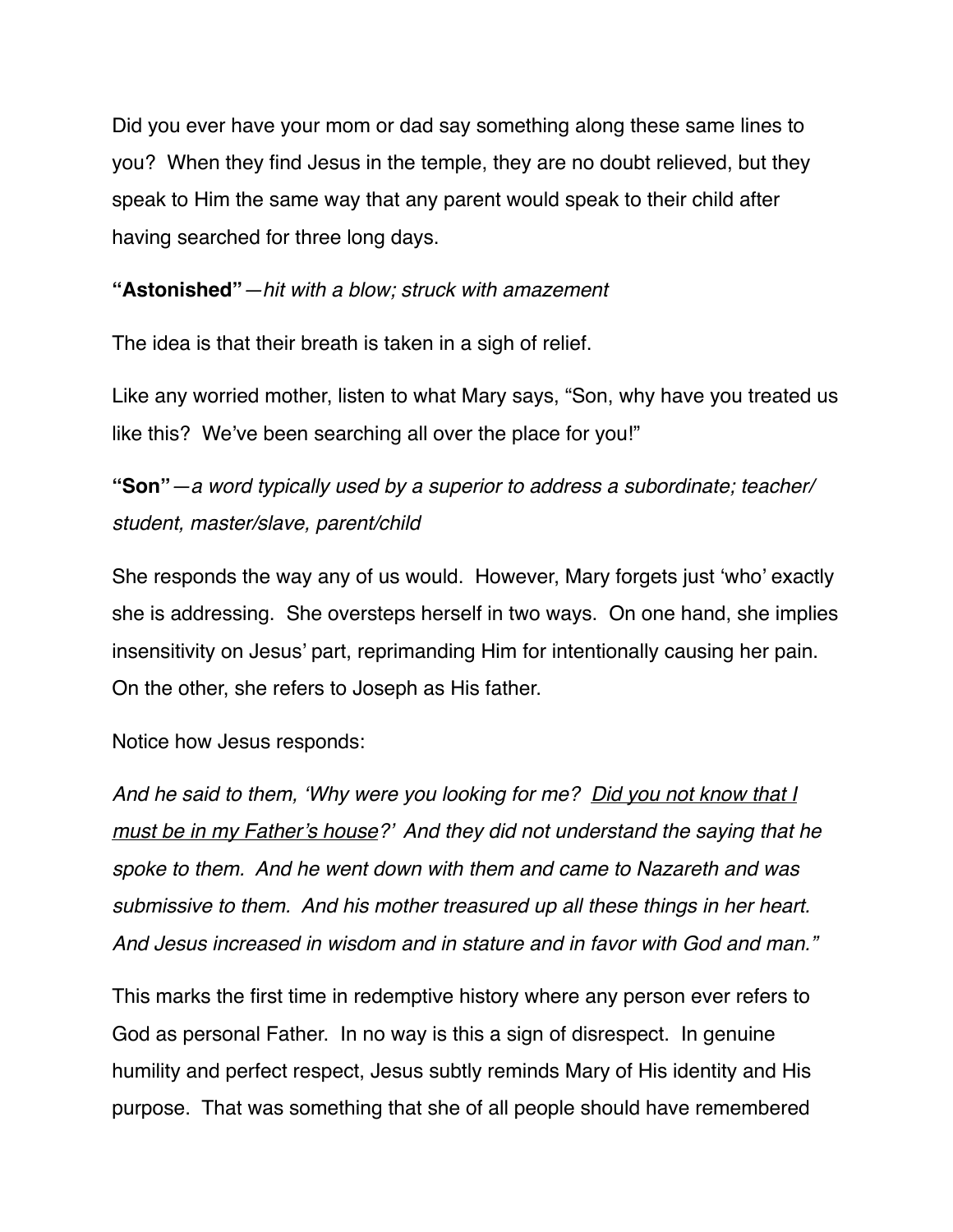because it had been revealed to her. And yet Luke says in verse 50 that "they didn't understand the saying that He spoke to them."

Let me tell you, we often do the same thing, don't we? We assume that God should do one thing in our lives, and when He does something else, we question His love and care for us. When He doesn't answer our prayer, when a loved one gets sick, or when we're passed over for some promotion. No, He doesn't always do what we want Him to do—but He always does what is right.

In what has to be one of the most amazing verses in the Bible, look at what verse 51 say:

*"And he went down with them and came to Nazareth and was submissive to them. And his mother treasured up all these things in her heart."*

God in human form willingly submitting Himself to the authority structures divinely put in place in His life. This is Philippians 2 being played out for us to see.

**Philippians 2:5-8—"Have this mind among yourselves, which is yours in Christ Jesus, who, though he was in the form of God, did not count equality with God a thing to be grasped, but emptied himself, by taking the form of a servant, being born in the likeness of men. And being found in human form, he humbled himself by becoming obedient to the point of death, even death on a cross."**

**D.A. Carson***—"It was not nails that held Jesus to that wretched cross; it was His unparalleled resolution, out of love for His Father, to do His Father's will—and it was His love for sinners like me."*

Application:

**•** Obedience is the TESTIMONY of Jesus Christ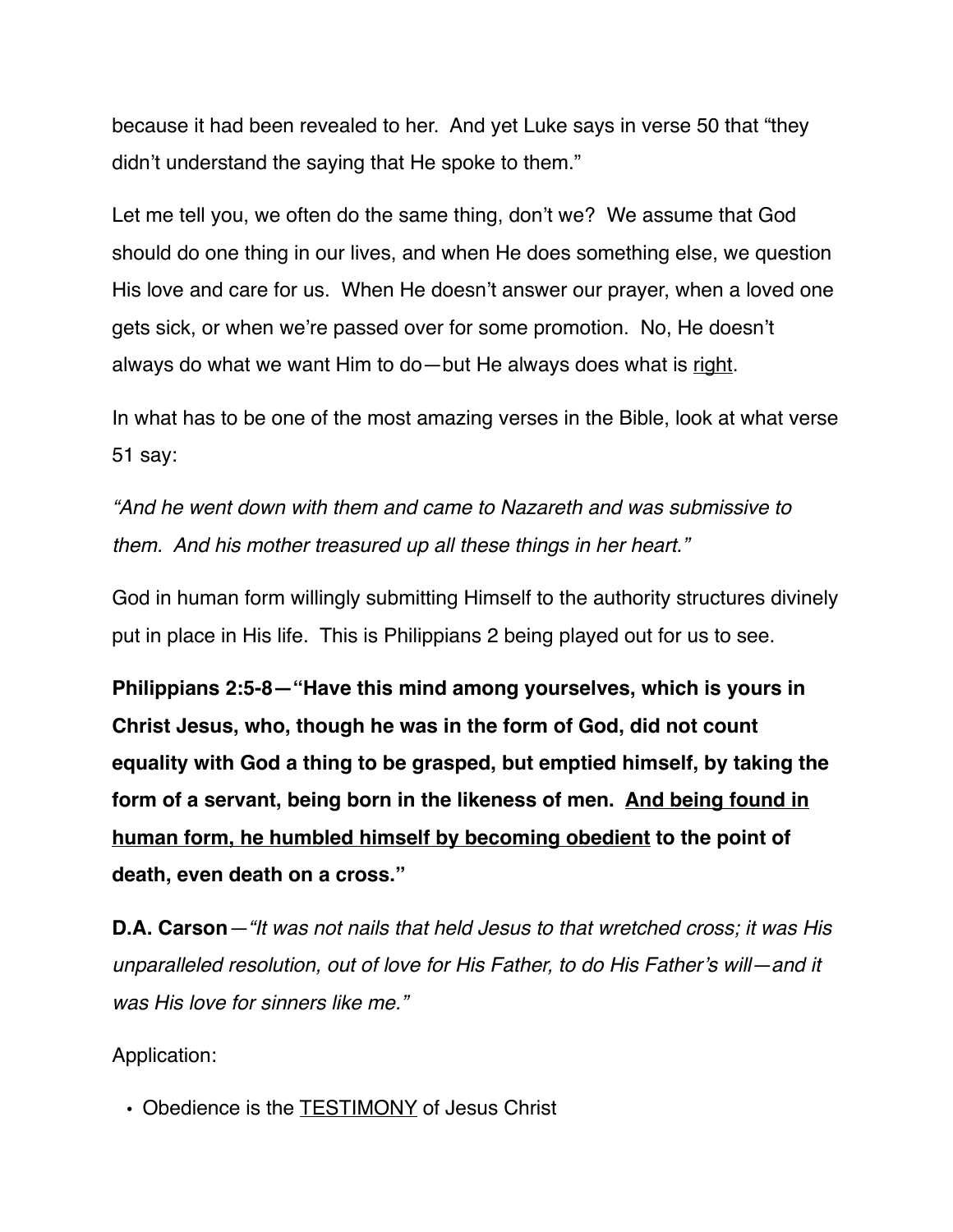Perfect obedience, perfect humanity, perfect deity, and perfect sacrifice. In every way, Jesus perfectly obeyed the Law of God and therefore qualifies as our Passover Lamb. His determination to be about His Father's business, while submitting Himself in obedience, this is His unique testimony. It alone qualifies Him to be my one and only Savior who is able to save me and make me righteous.

**•** Obedience is the KEY to spiritual growth.

I think that there are some very practical lessons that we can learn from this passage as it relates to our obedience. Jesus grew in every way. Not just inevitable growth, but intentional growth. I don't know about you, but I don't want to just get older this year…I want to grow wiser. I want to grow in my faith. I want to grow in my love for Christ and for those He came to save.

**•** Obedience is the RESULT of new identity.

Jesus could submit to Mary and Joseph as His earthly parents because He knew exactly who He was. He understood that He was the Son of God, that God was His Father, and that He had come to serve and give His life a ransom for many. It was this awareness that produced a profound sense of submission to God the Father and to others.

The wonderful news is that because of Christ's obedience, He has brought many sons to glory!

**1 John 3:1-3—"Behold what manner of love the Father has bestowed on us, that we should be called the children of God…Beloved, now we are the children of God; and it has not yet been revealed what we shall be, but we know that when He is revealed, we shall be like Him, for we shall see Him**